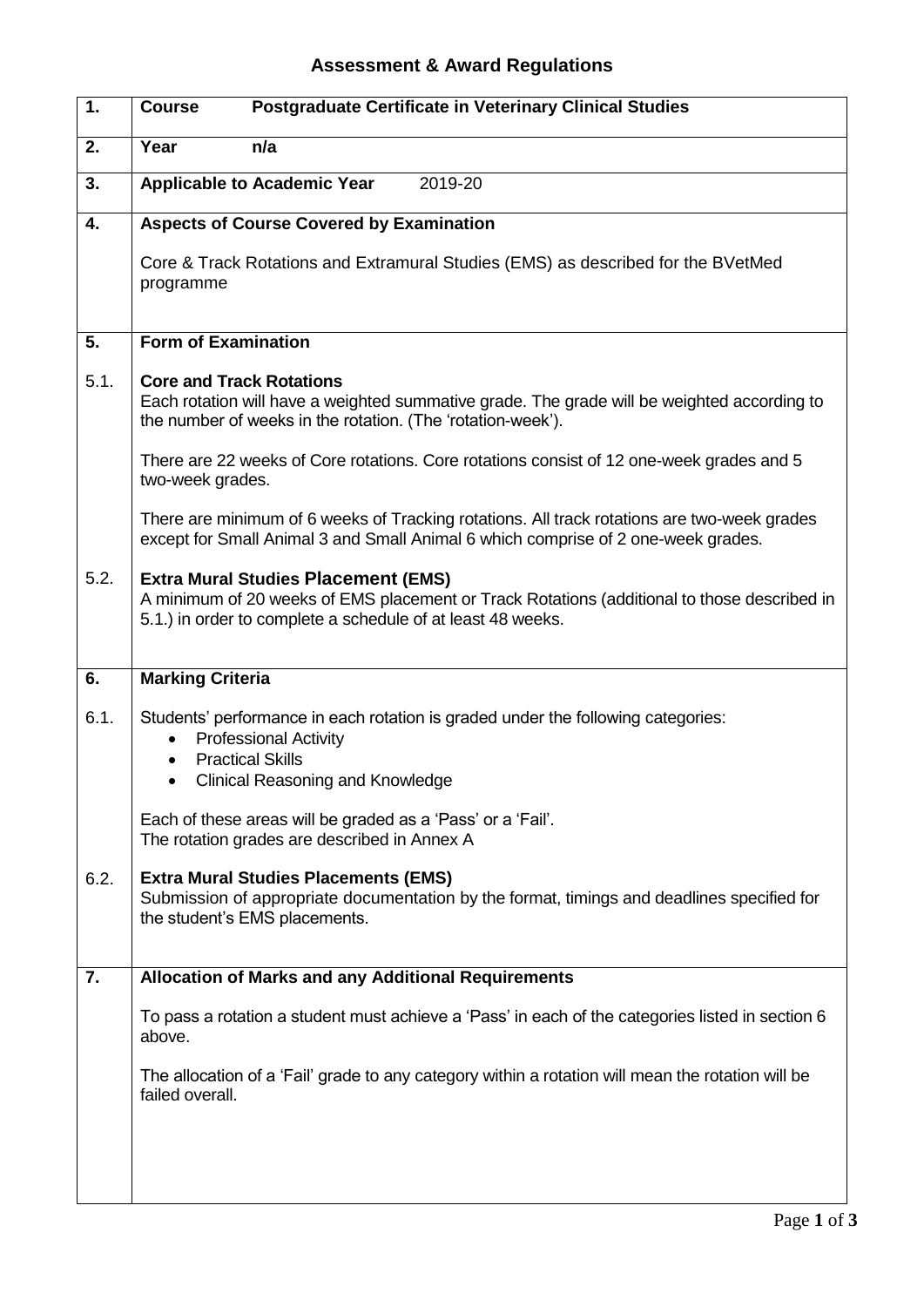| 8.                                                                                                                                                   | <b>Requirements to Pass Overall</b>                                                                                                                                                                                                                                                                                                                                                                                             |  |  |  |  |  |
|------------------------------------------------------------------------------------------------------------------------------------------------------|---------------------------------------------------------------------------------------------------------------------------------------------------------------------------------------------------------------------------------------------------------------------------------------------------------------------------------------------------------------------------------------------------------------------------------|--|--|--|--|--|
|                                                                                                                                                      | In order to be awarded the Postgraduate Certificate a student will be required to have:                                                                                                                                                                                                                                                                                                                                         |  |  |  |  |  |
|                                                                                                                                                      | Passed each of the individual Core & Track Rotations (as stated in section 5.1.)<br><b>AND</b>                                                                                                                                                                                                                                                                                                                                  |  |  |  |  |  |
|                                                                                                                                                      | Successfully completed the required number of EMS placements / Track Rotations (as<br>stated in section 5.2.) in order to complete a minimum of 48 weeks.                                                                                                                                                                                                                                                                       |  |  |  |  |  |
|                                                                                                                                                      | <b>AND</b><br>Completed the course within 18 months                                                                                                                                                                                                                                                                                                                                                                             |  |  |  |  |  |
| 9.                                                                                                                                                   | <b>Consequences of Failure</b>                                                                                                                                                                                                                                                                                                                                                                                                  |  |  |  |  |  |
| 9.1.                                                                                                                                                 | If a student fails a rotation s/he is permitted to repeat it once.                                                                                                                                                                                                                                                                                                                                                              |  |  |  |  |  |
| 9.2.                                                                                                                                                 | A student who fails any rotation twice will normally be required to leave the course. S/he has a<br>right of appeal as described in College Regulations.                                                                                                                                                                                                                                                                        |  |  |  |  |  |
| 10.                                                                                                                                                  | <b>Classification and Award</b>                                                                                                                                                                                                                                                                                                                                                                                                 |  |  |  |  |  |
|                                                                                                                                                      | The Postgraduate Certificate in Veterinary Clinical Studies will be graded as Pass or Fail<br>only.                                                                                                                                                                                                                                                                                                                             |  |  |  |  |  |
| 11.                                                                                                                                                  | <b>Disclosure of Marks</b>                                                                                                                                                                                                                                                                                                                                                                                                      |  |  |  |  |  |
|                                                                                                                                                      | Results will be published by candidate number.                                                                                                                                                                                                                                                                                                                                                                                  |  |  |  |  |  |
| 12.                                                                                                                                                  | <b>Absence From Assessment</b><br>Where a student has an allowable absence, s/he will be marked absent from the rotation or<br>in course module assessment. Where a student has been absent s/he will be required to<br>repeat and retake the module or rotation at the next scheduled opportunity. It will be counted<br>as a deferred assessment and will not count as one failure for the purposes of section 9.2.<br>above. |  |  |  |  |  |
|                                                                                                                                                      |                                                                                                                                                                                                                                                                                                                                                                                                                                 |  |  |  |  |  |
|                                                                                                                                                      | An allowable absence is one that results from a significant unforeseeable event such as<br>illness. Any other foreseeable absence will only be considered allowable if agreed by the<br>Student Performance and Development system and this will only apply in very strictly limited<br>circumstances.                                                                                                                          |  |  |  |  |  |
| A student absent for any other reason will be awarded fail for the rotation and it will count as<br>a failure for the purposes of section 9.2 above. |                                                                                                                                                                                                                                                                                                                                                                                                                                 |  |  |  |  |  |